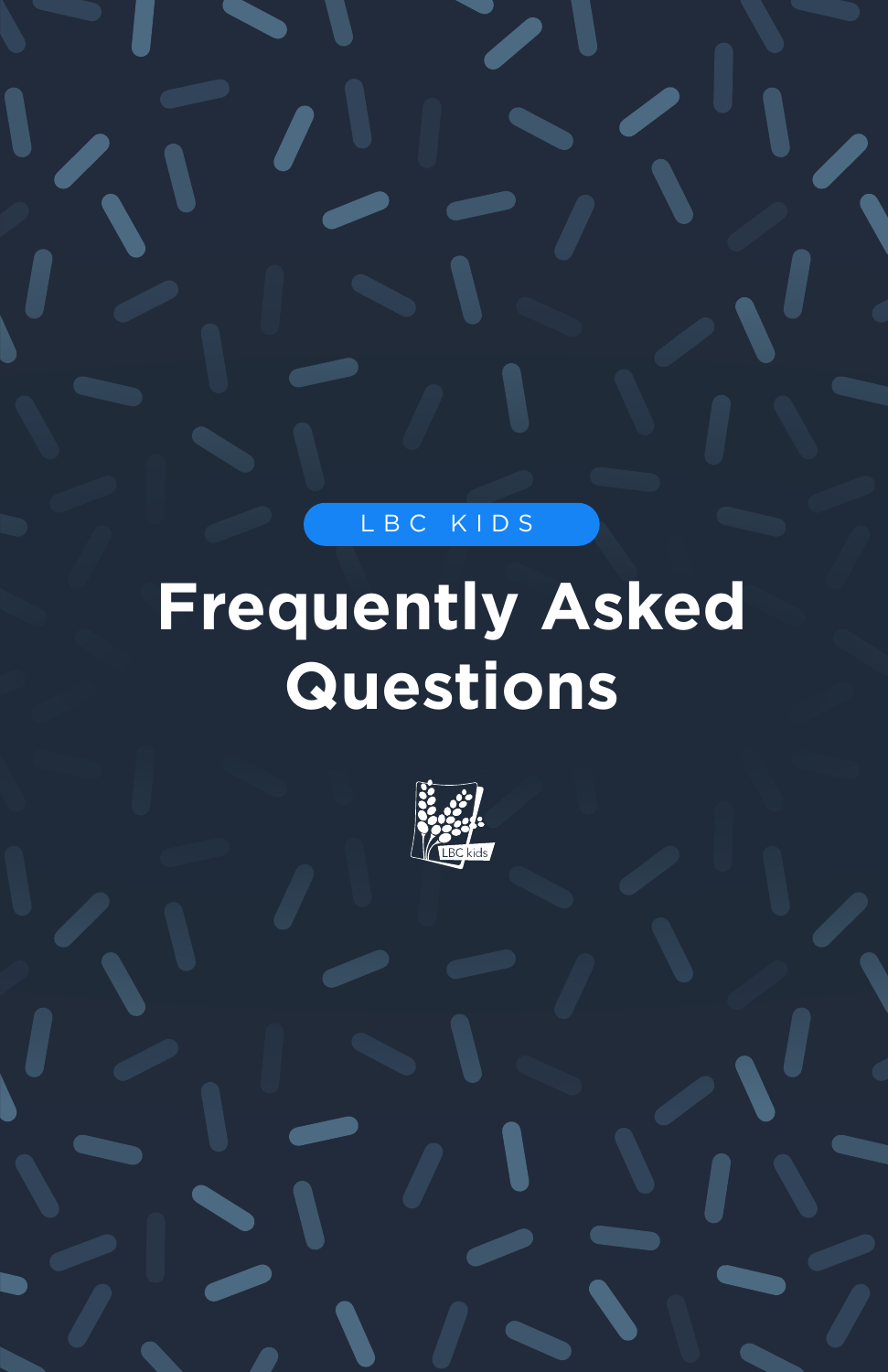- **3** Mission/Focus
- **4** Goals
- **5 Curriculum**
- **6** Discipleship Opportunities
- **9** Parent Resources
- **10** Safety

# LBC kids We exist to create

# **EXCITED** disciples!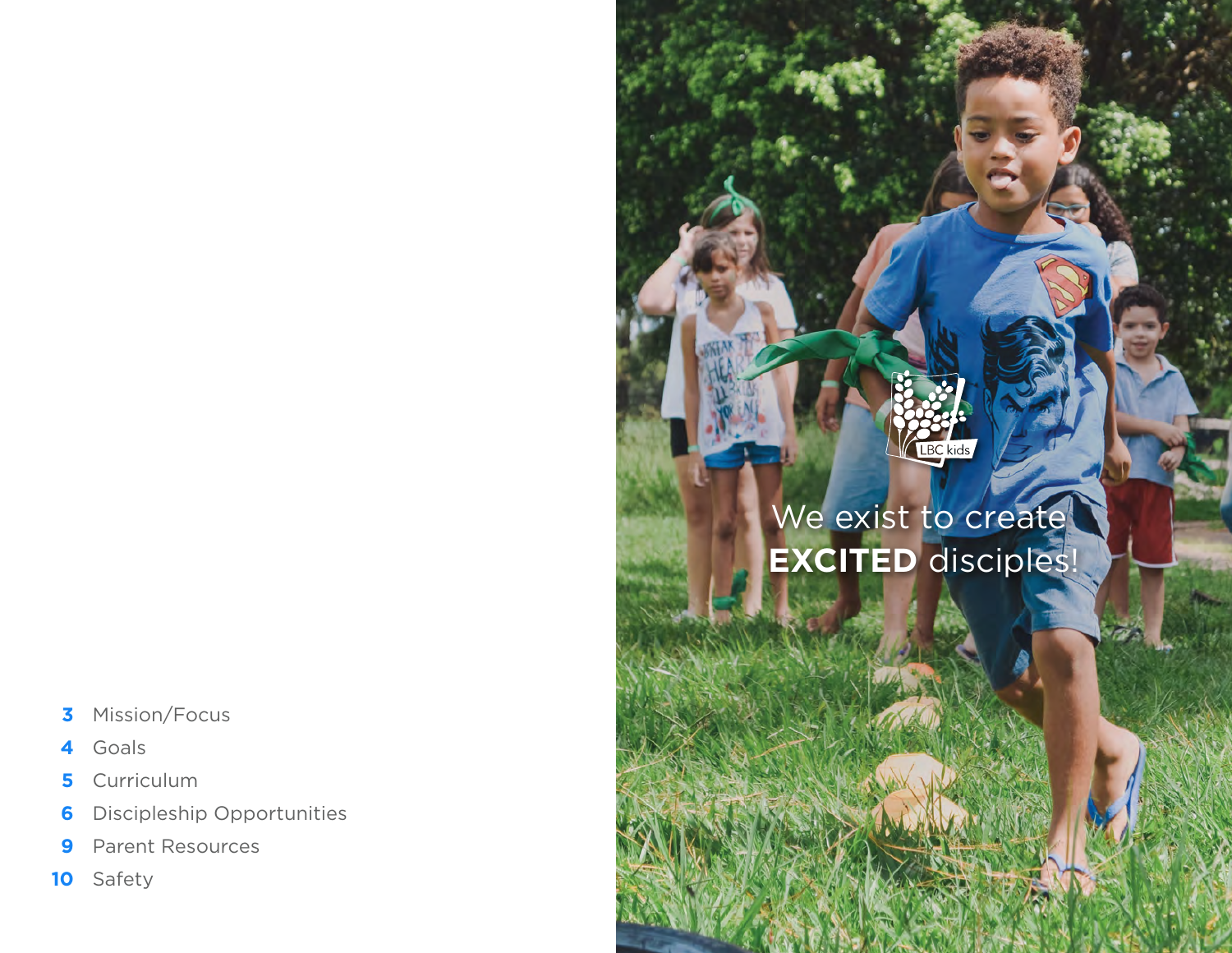# **WHAT IS OUR MISSION?**

## **The Mission of LBC Children's Ministry, in partnership with parents, is to:**

### o **Love kids.**

We believe that one of the biggest impacts on a child's life is a consistent adult helping them understand that he/she is created on purpose for a great purpose.

### o **Lead kids.**

We know that parents are the primary faith influencers in their child's life, and we want to partner with you in leading your child in the things of the Lord.

We want to guide your child in living out his/her great purpose in a safe and fun environment where he/she will be challenged to know Jesus and grow in his/her relationship with Him.

### o **Launch kids.**

We want to help prepare your child for a lifetime of following Jesus.

# **WHAT ARE OUR GOALS?**

## o **Goals for kids:**

- Help kids know/understand...
	- Who God is.
	- That God made them.
	- That God loves them.
	- That Salvation is found in Jesus.
- Help kids establish a biblical worldview.
- Help kids make Jesus known.

## o **Goals for Parents:**

- Accept responsibility for the discipleship of your child.
- Establish a home discipleship plan.
- Capture everyday moments to share Bible truths with your child (God Conversations).
- Be prepared to lead your child to salvation.
- Be excited about sharing your faith with your child.
- Develop your child's ability to navigate God's Word.
- Develop your child's ability to apply God's Word to his/her life.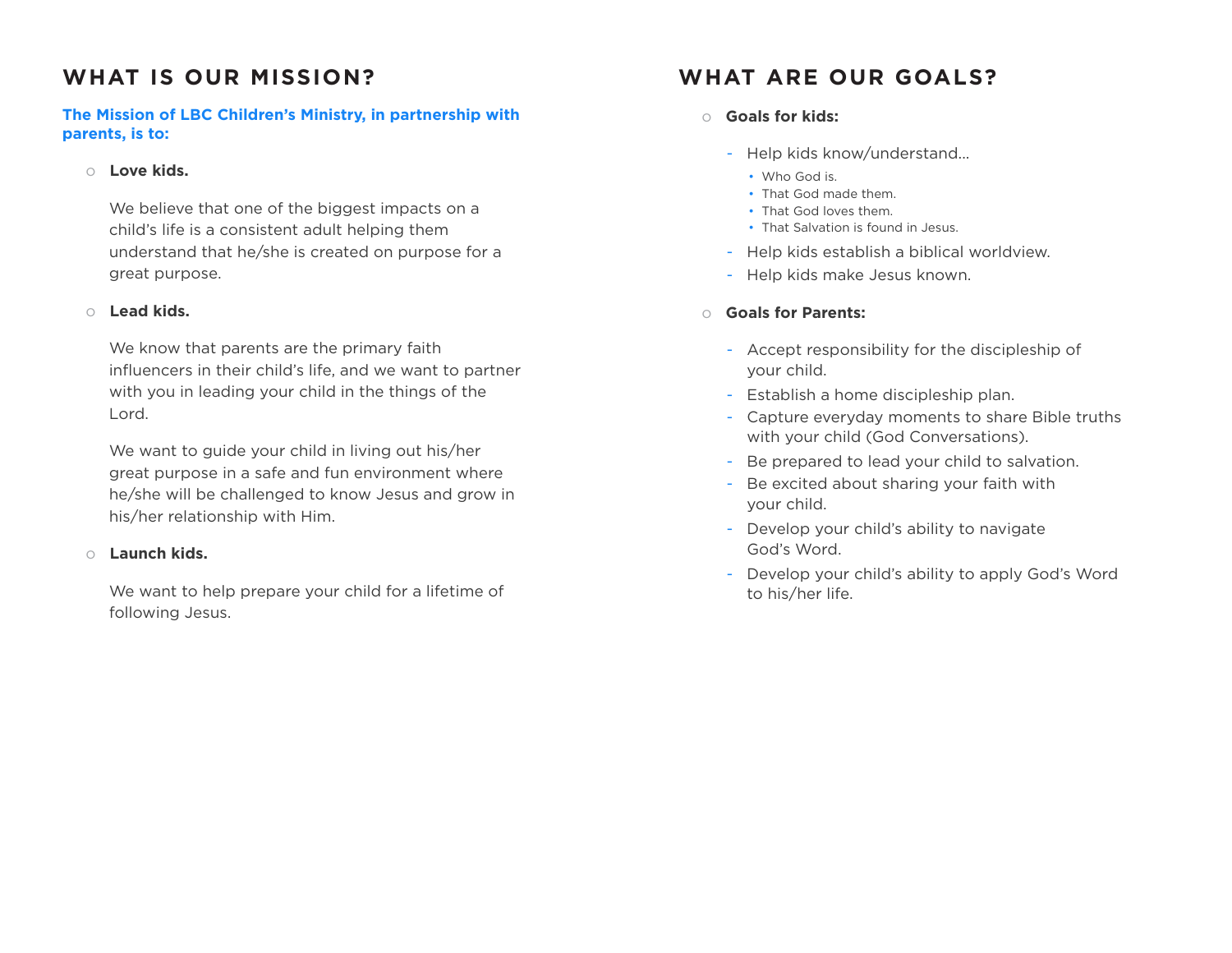# **WHAT DO WE TEACH?**

### **Early Childhood Ministry (Infant - Preschool)**

#### o **Sunday Mornings**

The Early Childhood Ministry uses a play-based, interactive curriculum called First Look that focuses on helping kids learn and believe three foundational truths. These truths are: God made me, God loves me, and Jesus wants to be my friend forever.

### o **Wednesday Evenings**

On Wednesday evenings, older preschoolers can participate in the AWANA curriculum called "Cubbies," which focuses on the spiritual potential of preschoolers by helping them develop respect for God, His Son, and His Word.

### **Elementary Ministry (Kindergarten - 5th Grade)**

#### o **Sunday Mornings**

The Elementary Ministry uses the Gospel Project, a chronological, Christ-centered Bible study for kids that examines how all Scripture gives testimony to Jesus Christ. Over the course of three years, kids will journey from Genesis to Revelation and discover how God's plan of redemption unfolds throughout Scripture and continues today.

### o **Wednesday Evenings**

The Elementary Ministry uses the AWANA curriculum which helps kids learn about Jesus and build a foundation of faith through small group discipleship and Scripture memorization.

# **WHAT DISCIPLESHIP OPPORTUNITIES ARE AVAILABLE?**

# **Early Childhood Ministry (Infant - Preschool)**

o **Sundays**

During both morning worship services, we provide a safe and fun place where your young child will be introduced to Jesus in a way that he/she can understand. Beginning in our nursery and toddler rooms, our teachers share God's love with little ones through songs, prayers, and Bible conversations. As children get older, teachers will share basic Bible truths through songs, stories, games, and art activities relating to the weekly Bible story. Additionally, during the 11:00 service, older preschoolers will enjoy a time of large group worship and storytelling in our Clubhouse.

## o **Wednesdays | Babies - 2 Year Olds**

We offer excellent care for children whose parents are participating in a ministry onsite at Lenexa Baptist on Wednesday evenings. Our teachers in the nursery and toddler rooms have so much fun building relationships with the kids through play.

# **CUBBIES | 3 - 5 Year Olds**

Whether it's the fun puppets, the exciting games, or all their friends, children ages 3-5 years old love being a part of our Cubbies program. At Cubbies Story Time each week, they learn so much about God through lessons that focus on the greatness of God's love, His Word, and His Son Jesus Christ. In classroom time, teachers use crafts, songs, and games to build excitement and reinforce Story Time lesson themes. Cubbies is designed for children who are 3 years old by August 31st, of the current year.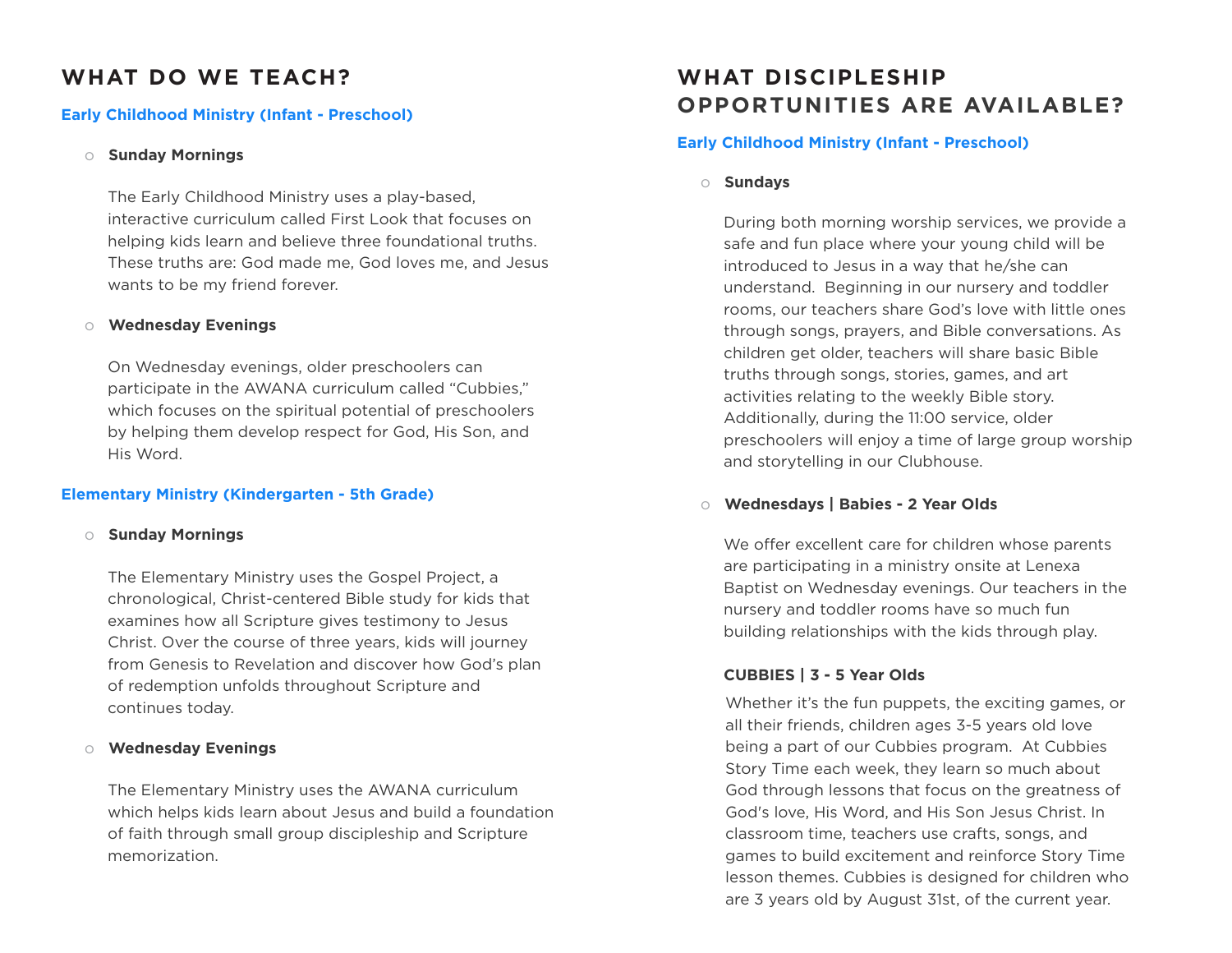### **Elementary Ministry (Kindergarten - 5th Grade)**

#### o **Sundays**

# 9:30am | K-2nd Grade 11:00am | 3rd-5th Grade

In our small group Sunday School classes, dedicated weekly leaders engage kids in a Bible lesson and activities designed to foster their relationship with Christ and help them navigate God's Word.

## 9:30am | 3rd-5th Grade 11:00am | K-2nd Grade

Our Interactive large group worship experience is designed to teach God's Word in a fun way and equip kids to apply God's Word in their everyday lives through worship, teaching, and team challenges.

#### o **Wednesdays**

#### **AWANA**

This program is a combination of small group and large group interactions that seek to engage and encourage children mentally, physically, and spiritually. During small group time your child will be placed in a group with 4-5 other kids where they will work together to study God's Word.

During large group time, they will learn a lesson from God's Word and how they can apply it to their own lives in a meaningful and personal way. Finally, there's game time, an incredible time of fun and team work that your child is sure to love!

\*Kids can be dropped off 15 minutes prior to the start of all activities and events.\*

# **WHERE CAN I LEARN MORE ABOUT LBC'S KIDS PROGRAMMING?**

- o Facebook: LBCKids
- o Instagram: lenexabaptistkids
- o Web: lenexabaptist.com/kids
- o Email: kidz@lenexabaptist.com
- o Monthly emails are sent to parents prior to the first Sunday of each month.

Monthly parent emails include information on upcoming events and activities, weekly curriculum overviews, and encouragement for engaging with your child about spiritual matters at home.

o Monthly take-home papers allow parents to continue the Bible story conversation at home.